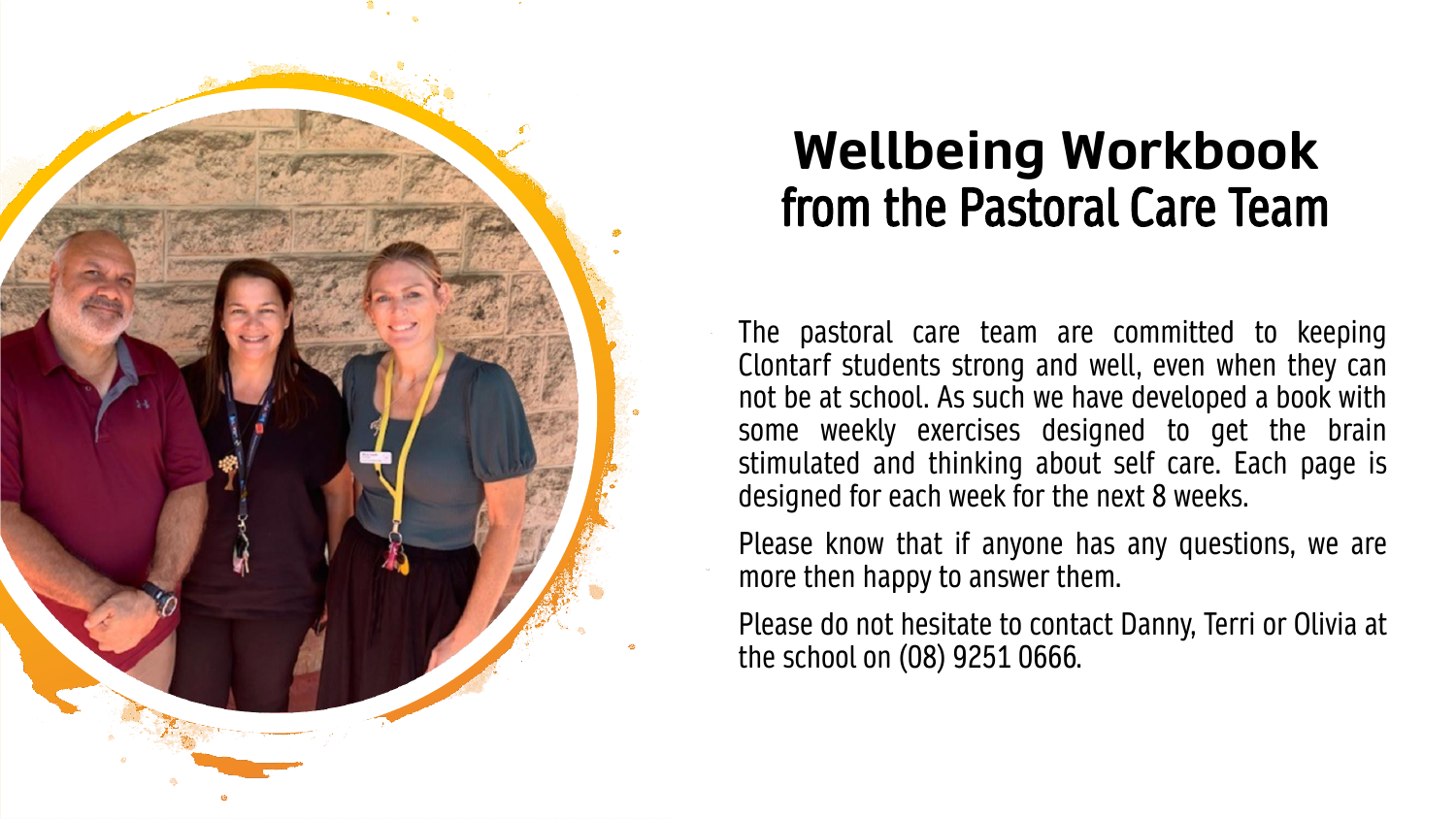### Activities that use rhythm or beat can help your body feel good. Repeating a beat or an action helps the brain to understand how to regulate.

For example pay attention to the beating of your heart. Now bounce ball or jump on the trampoline at the same pace for a minute or two.

\_\_\_\_\_\_\_\_\_\_\_\_\_\_\_\_\_\_\_\_\_\_\_\_\_\_\_\_\_\_\_\_\_\_\_\_\_\_\_\_\_\_\_

\_\_\_\_\_\_\_\_\_\_\_\_\_\_\_\_\_\_\_\_\_\_\_\_\_\_\_\_\_\_\_\_\_\_\_\_\_\_\_\_\_\_\_

\_\_\_\_\_\_\_\_\_\_\_\_\_\_\_\_\_\_\_\_\_\_\_\_\_\_\_\_\_\_\_\_\_\_\_\_\_\_\_\_\_\_\_

• Write down what you noticed and what you felt?

Here are some activities that use repetitive patterns.



• What are some activities that you could do that use repetitive patterns and help make you feel good? (List three)

\_\_\_\_\_\_\_\_\_\_\_\_\_\_\_\_\_\_\_\_\_\_\_\_\_\_\_\_\_\_\_\_\_\_\_\_\_\_\_\_\_\_\_

\_\_\_\_\_\_\_\_\_\_\_\_\_\_\_\_\_\_\_\_\_\_\_\_\_\_\_\_\_\_\_\_\_\_\_\_\_\_\_\_\_\_\_

\_\_\_\_\_\_\_\_\_\_\_\_\_\_\_\_\_\_\_\_\_\_\_\_\_\_\_\_\_\_\_\_\_\_\_\_\_\_\_\_\_\_\_

Activity to try: Desktop Drumming Type in the YouTube link below (or click on the link) to look at the activity.



<https://www.youtube.com/watch?v=2-MpzjxEVBU>

#### **Reflection**

Try some of the activities listed in this exercise, including the desktop drumming. Notice how you felt before and after the activity.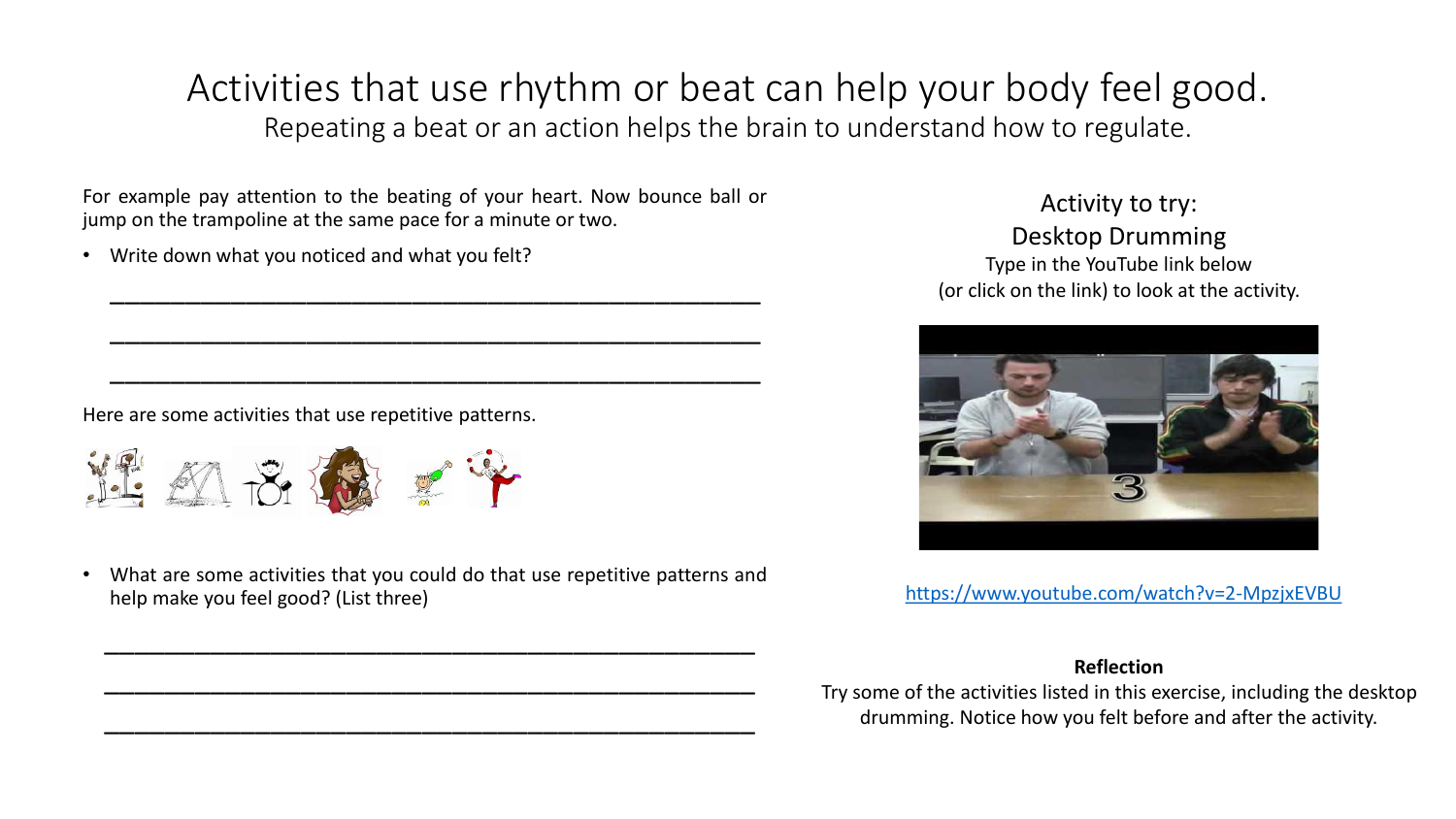# Gratitude Journaling

Gratitude means being thankful.

Making time to do some gratitude journaling is about finding the good things that have happened in a day and writing them down.

Finding the positives in the day can really help us feel emotionally connected and well.

This week, lets practice daily gratitude.

#### **Monday**

One good thing that happened to me today was………

\_\_\_\_\_\_\_\_\_\_\_\_\_\_\_\_\_\_\_\_\_\_\_\_\_\_\_\_\_\_\_\_\_\_\_\_\_\_\_\_\_\_\_\_\_\_\_\_\_\_\_\_\_\_\_\_\_\_\_\_\_\_\_

\_\_\_\_\_\_\_\_\_\_\_\_\_\_\_\_\_\_\_\_\_\_\_\_\_\_\_\_\_\_\_\_\_\_\_\_\_\_\_\_\_\_\_\_\_\_\_\_\_\_\_\_\_\_\_\_\_\_\_\_\_\_\_

\_\_\_\_\_\_\_\_\_\_\_\_\_\_\_\_\_\_\_\_\_\_\_\_\_\_\_\_\_\_\_\_\_\_\_\_\_\_\_\_\_\_\_\_\_\_\_\_\_\_\_\_\_\_\_\_\_\_\_\_\_\_\_

\_\_\_\_\_\_\_\_\_\_\_\_\_\_\_\_\_\_\_\_\_\_\_\_\_\_\_\_\_\_\_\_\_\_\_\_\_\_\_\_\_\_\_\_\_\_\_\_\_\_\_\_\_\_\_\_\_\_\_\_\_\_\_

\_\_\_\_\_\_\_\_\_\_\_\_\_\_\_\_\_\_\_\_\_\_\_\_\_\_\_\_\_\_\_\_\_\_\_\_\_\_\_\_\_\_\_\_\_\_\_\_\_\_\_\_\_\_\_\_\_\_\_\_\_\_\_

#### **Tuesday**

Something good that I saw someone do was…..

#### **Wednesday**

Something funny that happened today was…..

#### **Thursday**

Something/someone that I was thankful for today was….

#### **Friday**

Today I am proud of myself because…..

#### Something to think about

What did I notice about myself when I was writing about the daily gratitude's? How did it make me feel?

If you enjoyed that activity, you could make your own gratitude journal by noting down what is was that you enjoyed about your day. If you don't want to write it down, try thinking about something you enjoyed about the day before you go to bed. There are some free apps available for gratitude journaling. The app below is one that we have tried and found to be great:



Other great ideas to help expression are:



Writing music

Writing Poems

Or writing a diary





If you don't want to write, try painting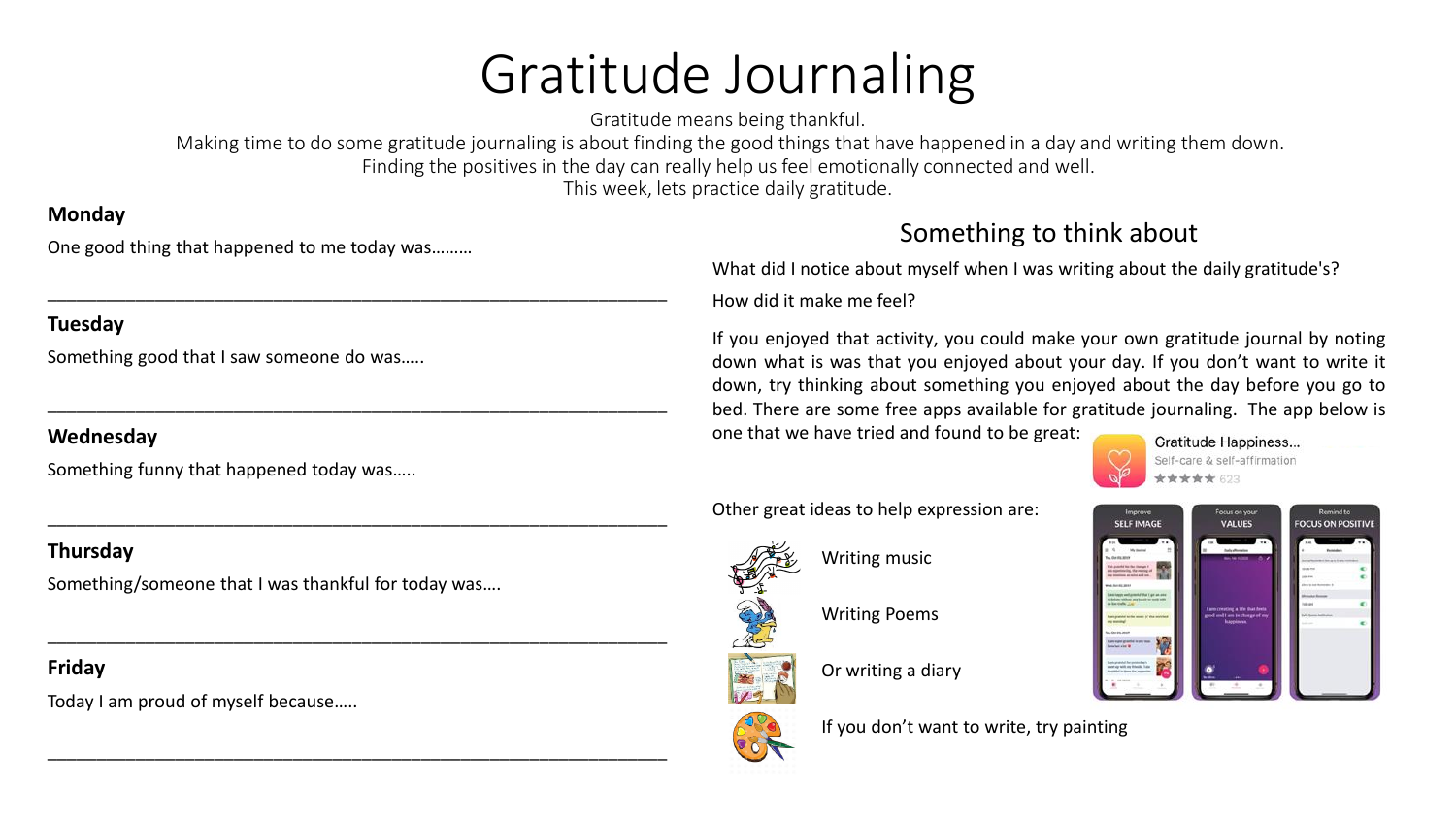

## Self Talk Exercise

**Stop what you are doing for thirty seconds write down every thought that comes to your mind. Don't worry about the thoughts or judge them**

**just notice them and write them down.**

 $\_$  , and the set of the set of the set of the set of the set of the set of the set of the set of the set of the set of the set of the set of the set of the set of the set of the set of the set of the set of the set of th

 $\_$  , and the set of the set of the set of the set of the set of the set of the set of the set of the set of the set of the set of the set of the set of the set of the set of the set of the set of the set of the set of th

**Questions What was it like for you when you listened to your thoughts?**

**\_\_\_\_\_\_\_\_\_\_\_\_\_\_\_\_\_\_\_\_\_\_\_\_\_\_\_\_\_\_\_\_\_\_\_\_\_\_\_\_\_\_\_\_\_\_\_\_\_\_\_\_\_\_\_\_\_\_\_\_\_\_\_\_\_\_\_\_\_\_\_\_\_\_**

**\_\_\_\_\_\_\_\_\_\_\_\_\_\_\_\_\_\_\_\_\_\_\_\_\_\_\_\_\_\_\_\_\_\_\_\_\_\_\_\_\_\_\_\_\_\_\_\_\_\_\_\_\_\_\_\_\_\_\_\_\_\_\_\_\_\_\_\_\_\_\_\_\_\_**

**\_\_\_\_\_\_\_\_\_\_\_\_\_\_\_\_\_\_\_\_\_\_\_\_\_\_\_\_\_\_\_\_\_\_\_\_\_\_\_\_\_\_\_\_\_\_\_\_\_\_\_\_\_\_\_\_\_\_\_\_\_\_\_\_\_\_\_\_\_\_\_\_\_\_**

**\_\_\_\_\_\_\_\_\_\_\_\_\_\_\_\_\_\_\_\_\_\_\_\_\_\_\_\_\_\_\_\_\_\_\_\_\_\_\_\_\_\_\_\_\_\_\_\_\_\_\_\_\_\_\_\_\_\_\_\_\_\_\_\_\_\_\_\_\_\_\_\_\_\_**

**\_\_\_\_\_\_\_\_\_\_\_\_\_\_\_\_\_\_\_\_\_\_\_\_\_\_\_\_\_\_\_\_\_\_\_\_\_\_\_\_\_\_\_\_\_\_\_\_\_\_\_\_\_\_\_\_\_\_\_\_\_\_\_\_\_\_\_\_\_\_\_\_\_\_**

**\_\_\_\_\_\_\_\_\_\_\_\_\_\_\_\_\_\_\_\_\_\_\_\_\_\_\_\_\_\_\_\_\_\_\_\_\_\_\_\_\_\_\_\_\_\_\_\_\_\_\_\_\_\_\_\_\_\_\_\_\_\_\_\_\_\_\_\_\_\_\_\_\_\_**

**\_\_\_\_\_\_\_\_\_\_\_\_\_\_\_\_\_\_\_\_\_\_\_\_\_\_\_\_\_\_\_\_\_\_\_\_\_\_\_\_\_\_\_\_\_\_\_\_\_\_\_\_\_\_\_\_\_\_\_\_\_\_\_\_\_\_\_\_\_\_\_\_\_\_**

**\_\_\_\_\_\_\_\_\_\_\_\_\_\_\_\_\_\_\_\_\_\_\_\_\_\_\_\_\_\_\_\_\_\_\_\_\_\_\_\_\_\_\_\_\_\_\_\_\_\_\_\_\_\_\_\_\_\_\_\_\_\_\_\_\_\_\_\_\_\_\_\_\_\_**

**\_\_\_\_\_\_\_\_\_\_\_\_\_\_\_\_\_\_\_\_\_\_\_\_\_\_\_\_\_\_\_\_\_\_\_\_\_\_\_\_\_\_\_\_\_\_\_\_\_\_\_\_\_\_\_\_\_\_\_\_\_\_\_\_\_\_\_\_\_\_\_\_\_\_**

**Did you have a lot of thoughts come up or was your mind quiet?**

**Did the same thoughts come up or were there lots of different thoughts?**

People often experience thoughts over and over, sometimes getting rid of these thoughts can be difficult. Here is a simple exercise you can try if you find that you are over thinking.

Close your eyes, imaging your thoughts are words place those thoughts on an object for example a leaf on a stream. Then watch them float away. Don't judge the words or think about them too much as a new thought comes up put it on the object and watch it go away.

Other ideas to try are words on a car that drives away, clouds that float away or an animal that runs away. Use your imagination.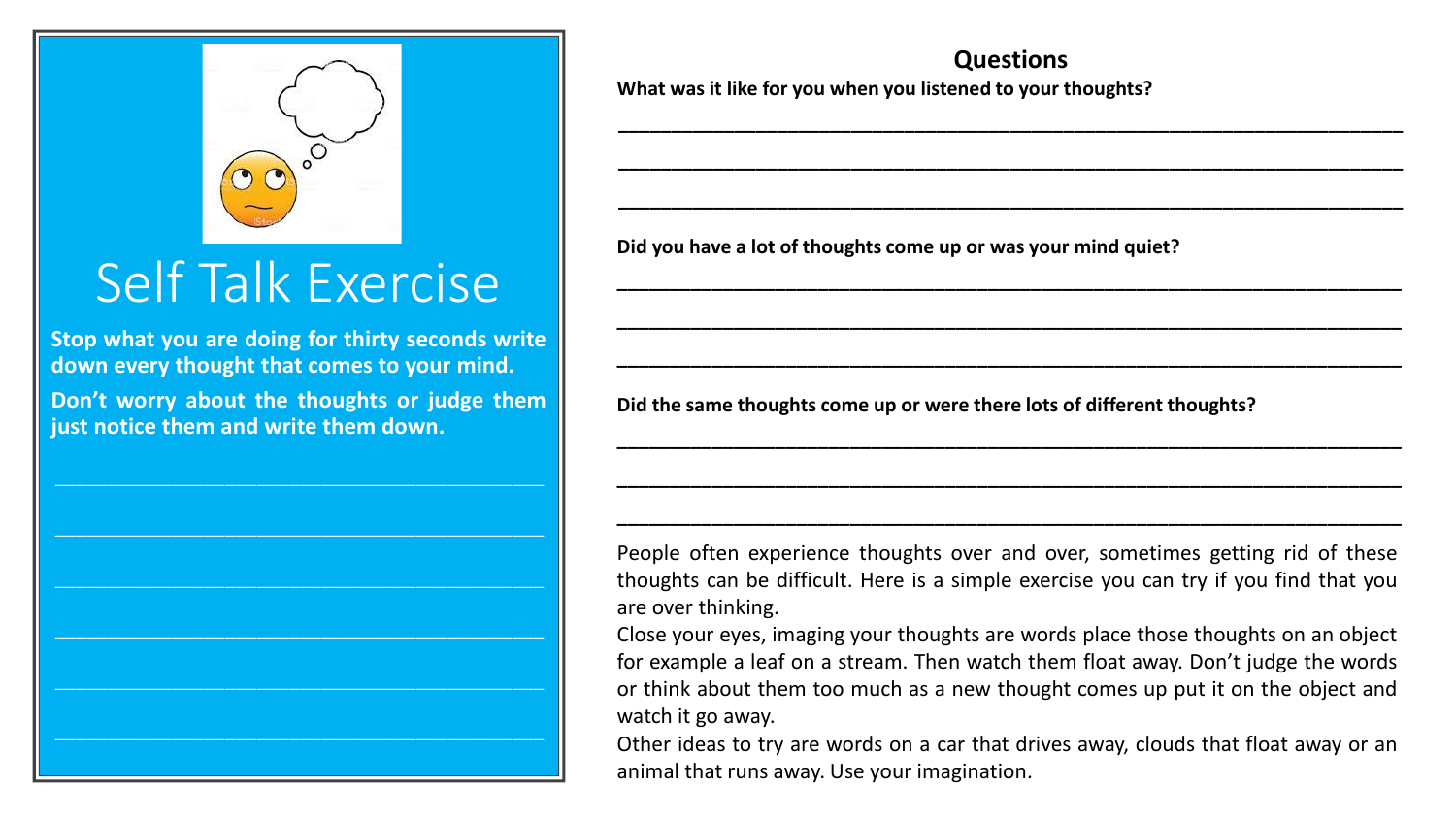## Values Challenge

#### **Circle three or four values that are the most important to you**

| Respect        | Spirituality | Learning               |
|----------------|--------------|------------------------|
| Culture        | Discipline   | Growth                 |
| Creativity     | Equality     | Justice                |
| Environment    | Health       | Honesty                |
| Connectedness  | Kindness     | Leadership             |
| Community      | Family       | Hope                   |
| Challenge      | Humour       | Independence           |
| Compassion     | Love         | Loyalty                |
| Playfulness    | Power        | Tradition              |
| Nature         | Security     | Religion               |
| Tradition      | Teamwork     | <b>Trustworthiness</b> |
| Ambition       | Adventure    | Equality               |
| Growth         | Fun          | Friendship             |
| Beauty         | Compassion   | Courage                |
| Freedom        | Forgiveness  | Fairness               |
| Non-conformity | Peace        | Self-acceptance        |

#### **Exercise**

**Choose two of the values that you have circled and answer the following questions. In what ways do you live these values in your life? \_\_\_\_\_\_\_\_\_\_\_\_\_\_\_\_\_\_\_\_\_\_\_\_\_\_\_\_\_\_\_\_\_\_\_\_\_\_\_\_\_\_\_\_\_\_\_\_\_\_\_\_\_\_\_\_\_\_\_\_\_\_\_\_\_\_\_\_\_\_\_\_\_\_\_\_\_\_\_\_ \_\_\_\_\_\_\_\_\_\_\_\_\_\_\_\_\_\_\_\_\_\_\_\_\_\_\_\_\_\_\_\_\_\_\_\_\_\_\_\_\_\_\_\_\_\_\_\_\_\_\_\_\_\_\_\_\_\_\_\_\_\_\_\_\_\_\_\_\_\_\_\_\_\_\_\_\_\_\_\_ \_\_\_\_\_\_\_\_\_\_\_\_\_\_\_\_\_\_\_\_\_\_\_\_\_\_\_\_\_\_\_\_\_\_\_\_\_\_\_\_\_\_\_\_\_\_\_\_\_\_\_\_\_\_\_\_\_\_\_\_\_\_\_\_\_\_\_\_\_\_\_\_\_\_\_\_\_\_\_\_ How can I challenge myself to demonstrate these values this week?**

#### Personal Reflection

**\_\_\_\_\_\_\_\_\_\_\_\_\_\_\_\_\_\_\_\_\_\_\_\_\_\_\_\_\_\_\_\_\_\_\_\_\_\_\_\_\_\_\_\_\_\_\_\_\_\_\_\_\_\_\_\_\_\_\_\_\_\_\_\_\_\_\_\_\_\_\_\_\_\_\_\_\_\_\_\_**

**\_\_\_\_\_\_\_\_\_\_\_\_\_\_\_\_\_\_\_\_\_\_\_\_\_\_\_\_\_\_\_\_\_\_\_\_\_\_\_\_\_\_\_\_\_\_\_\_\_\_\_\_\_\_\_\_\_\_\_\_\_\_\_\_\_\_\_\_\_\_\_\_\_\_\_\_\_\_\_\_**

**\_\_\_\_\_\_\_\_\_\_\_\_\_\_\_\_\_\_\_\_\_\_\_\_\_\_\_\_\_\_\_\_\_\_\_\_\_\_\_\_\_\_\_\_\_\_\_\_\_\_\_\_\_\_\_\_\_\_\_\_\_\_\_\_\_\_\_\_\_\_\_\_\_\_\_\_\_\_\_\_**

Every individual has different values that they live by. There are no wrongs or rights. One way that we can feel good about ourselves is to live by the values we believe in. Often when we don't live

by our values we tend to feel sad or disappointed in ourselves.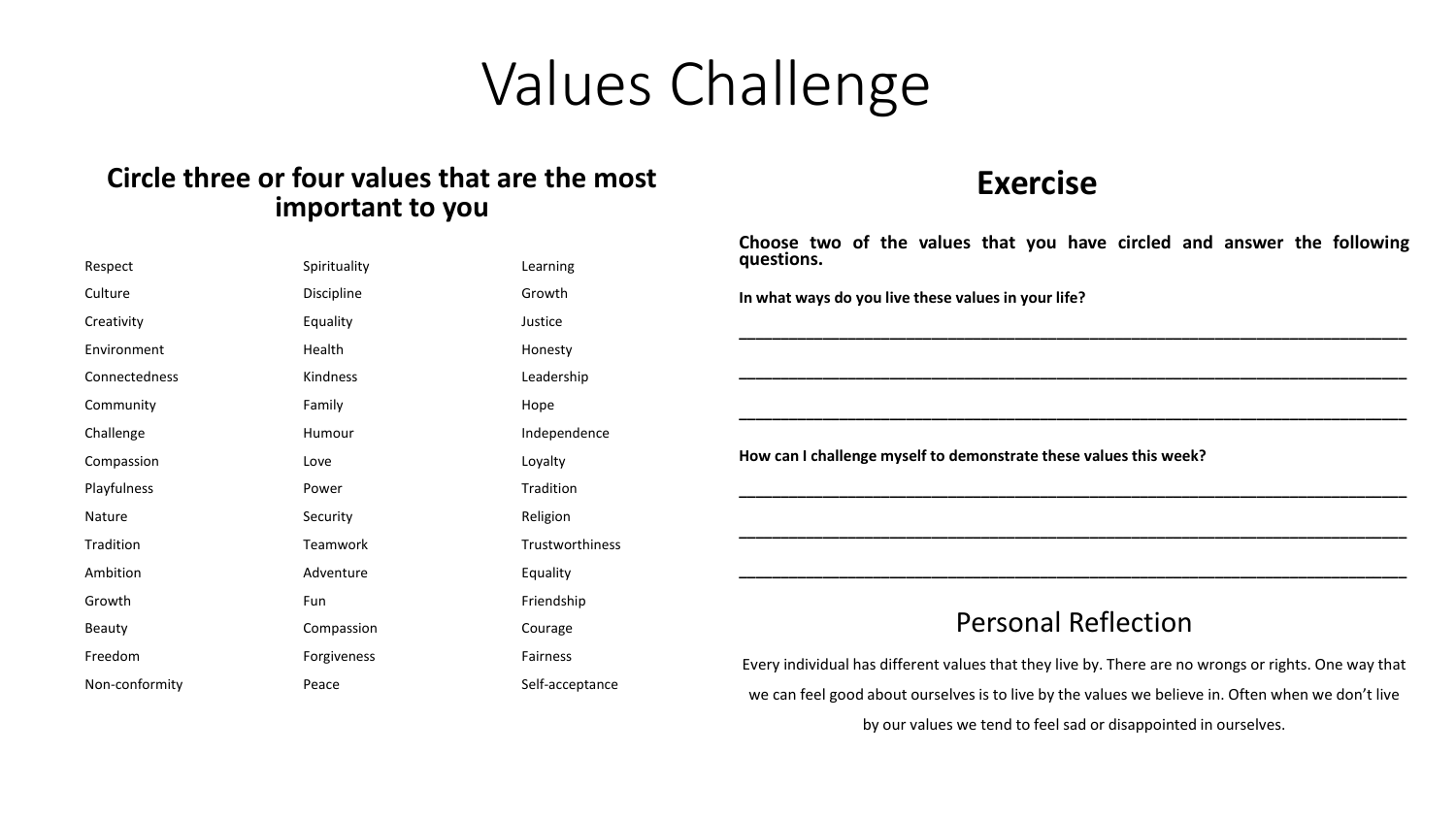## Safe place guided imagery and mindfulness of breath.

**Often emotions can really make individuals feel out of control. One way to ease the distress we may feel is by breathing and using imagery.**

**Start by thinking about your favourite most safest place in the whole world. Now write down three things that you:**

\_\_\_\_\_\_\_\_\_\_\_\_\_\_\_\_\_\_\_\_\_\_\_\_\_\_\_\_\_\_\_\_\_\_\_\_\_\_\_\_\_\_\_\_\_\_\_\_\_\_\_\_\_\_\_\_\_\_\_\_\_\_\_\_\_\_\_\_\_\_

\_\_\_\_\_\_\_\_\_\_\_\_\_\_\_\_\_\_\_\_\_\_\_\_\_\_\_\_\_\_\_\_\_\_\_\_\_\_\_\_\_\_\_\_\_\_\_\_\_\_\_\_\_\_\_\_\_\_\_\_\_\_\_\_\_\_\_\_\_\_

\_\_\_\_\_\_\_\_\_\_\_\_\_\_\_\_\_\_\_\_\_\_\_\_\_\_\_\_\_\_\_\_\_\_\_\_\_\_\_\_\_\_\_\_\_\_\_\_\_\_\_\_\_\_\_\_\_\_\_\_\_\_\_\_\_\_\_\_\_\_

\_\_\_\_\_\_\_\_\_\_\_\_\_\_\_\_\_\_\_\_\_\_\_\_\_\_\_\_\_\_\_\_\_\_\_\_\_\_\_\_\_\_\_\_\_\_\_\_\_\_\_\_\_\_\_\_\_\_\_\_\_\_\_\_\_\_\_\_\_\_

\_\_\_\_\_\_\_\_\_\_\_\_\_\_\_\_\_\_\_\_\_\_\_\_\_\_\_\_\_\_\_\_\_\_\_\_\_\_\_\_\_\_\_\_\_\_\_\_\_\_\_\_\_\_\_\_\_\_\_\_\_\_\_\_\_\_\_\_\_\_

\_\_\_\_\_\_\_\_\_\_\_\_\_\_\_\_\_\_\_\_\_\_\_\_\_\_\_\_\_\_\_\_\_\_\_\_\_\_\_\_\_\_\_\_\_\_\_\_\_\_\_\_\_\_\_\_\_\_\_\_\_\_\_\_\_\_\_\_\_\_

\_\_\_\_\_\_\_\_\_\_\_\_\_\_\_\_\_\_\_\_\_\_\_\_\_\_\_\_\_\_\_\_\_\_\_\_\_\_\_\_\_\_\_\_\_\_\_\_\_\_\_\_\_\_\_\_\_\_\_\_\_\_\_\_\_\_\_\_\_\_

\_\_\_\_\_\_\_\_\_\_\_\_\_\_\_\_\_\_\_\_\_\_\_\_\_\_\_\_\_\_\_\_\_\_\_\_\_\_\_\_\_\_\_\_\_\_\_\_\_\_\_\_\_\_\_\_\_\_\_\_\_\_\_\_\_\_\_\_\_\_

\_\_\_\_\_\_\_\_\_\_\_\_\_\_\_\_\_\_\_\_\_\_\_\_\_\_\_\_\_\_\_\_\_\_\_\_\_\_\_\_\_\_\_\_\_\_\_\_\_\_\_\_\_\_\_\_\_\_\_\_\_\_\_\_\_\_\_\_\_\_

\_\_\_\_\_\_\_\_\_\_\_\_\_\_\_\_\_\_\_\_\_\_\_\_\_\_\_\_\_\_\_\_\_\_\_\_\_\_\_\_\_\_\_\_\_\_\_\_\_\_\_\_\_\_\_\_\_\_\_\_\_\_\_\_\_\_\_\_\_\_

**See there (people, bush, kangaroo, beach)** 

Hear there (waves, wind, birds, trees, water)

Smell there (red dirt, rain, smoke)

Taste there (salt water, sweet berries, fresh water)

Feel there

Now that you have thought about what you experience using the senses at your safe place try and use mindfulness of breath.

Breath in for the count of six then out for the count of six. Once you have got your breathing under control.

Close your eyes return to your safe place and think about the things you can see, hear smell, taste and feel there.

Take notice of how you feel after you have been there.

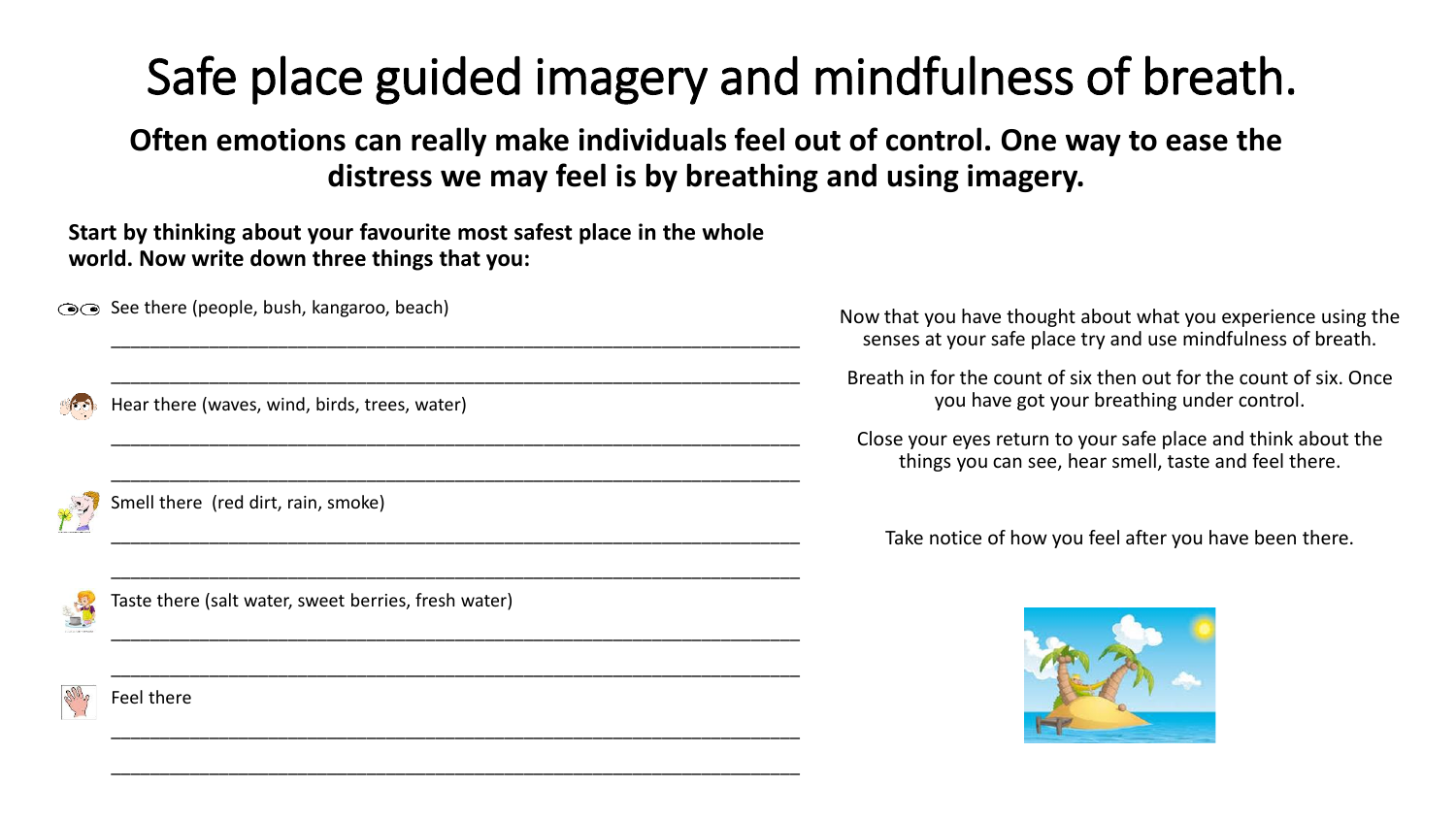### Expression through rap music

#### Music can be a great way to express how we feel. Have a go at writing lyrics for a rap song. If you don't know where to start try this activity…

The object of this activity is to make a rap song using information out of the designated columns. There are a few examples in each column but feel free to add your own and use them in your own song. You do not have to stick to the template you can certainly make your own rap song.

Each column relates to a line of the song. Remember these are just some ideas you can write what you like.

|                                                                                                                                                                                                                               |                                                                 | Lines: 1,7 | Lines: 2, | Lines: 3, 4, 5, 7, 12, 13 | Lines:6      | Lines: 9,10,14 | Lines:15,16      |
|-------------------------------------------------------------------------------------------------------------------------------------------------------------------------------------------------------------------------------|-----------------------------------------------------------------|------------|-----------|---------------------------|--------------|----------------|------------------|
| (2) Roll up to the __________________________tonight                                                                                                                                                                          |                                                                 | Object     | Place     | Things/people             | Travel words | Action         | phrase           |
| (3) Grab some example and some service and some service and some service and service and service and                                                                                                                          |                                                                 | Mic        | Club      | Chips                     | Flow         | Fight          | You go           |
| (4) They're crankin' interest in the property of the property of the property of the property of the property of the property of the property of the property of the property of the property of the property of the property |                                                                 | Phone      | Beach     | Drink                     | Go           | Run            | You do           |
|                                                                                                                                                                                                                               |                                                                 | Self       | Party     | Friends                   | Fly          | Fun            | You say          |
|                                                                                                                                                                                                                               |                                                                 | Crew       | Pool      | Music                     | cruise       | Go down        | Make me feel     |
|                                                                                                                                                                                                                               |                                                                 |            | city      | Michael Jackson<br>People |              | Be polite      | Make me run away |
| (6) How things _____________________round here                                                                                                                                                                                |                                                                 |            |           | Mates                     |              |                |                  |
| (7) Turn your towards the south                                                                                                                                                                                               |                                                                 |            |           | Fools                     |              |                |                  |
| (8) A bunch of just keepin' it real                                                                                                                                                                                           |                                                                 |            |           | People                    |              |                |                  |
|                                                                                                                                                                                                                               |                                                                 |            |           | Muma                      |              |                |                  |
| <b>CHORUS</b>                                                                                                                                                                                                                 |                                                                 |            |           |                           |              |                |                  |
| (9) We <u>aint startin'</u> no                                                                                                                                                                                                |                                                                 |            |           |                           |              |                |                  |
| (10) Just watchin the (girls, guys, people) ________                                                                                                                                                                          |                                                                 |            |           |                           |              |                |                  |
| (11) (your name) _____________tellin its how it's done.                                                                                                                                                                       |                                                                 |            |           |                           |              |                |                  |
| (12) Just real havin' some fun                                                                                                                                                                                                |                                                                 |            |           |                           |              |                |                  |
|                                                                                                                                                                                                                               | Repeat Chorus - you can slightly change the options if you like |            |           |                           |              |                |                  |
|                                                                                                                                                                                                                               |                                                                 |            |           |                           |              |                |                  |
| (13) Now my _______________taught me                                                                                                                                                                                          |                                                                 |            |           |                           |              |                |                  |
|                                                                                                                                                                                                                               |                                                                 |            |           |                           |              |                |                  |
| $(15)$ So nothin'                                                                                                                                                                                                             |                                                                 |            |           |                           |              |                |                  |
| $(16)$ ls gonna                                                                                                                                                                                                               |                                                                 |            |           |                           |              |                |                  |

When you have finished try recording your song. There are lots of free apps you can use. Ones we have tried **include Rapchat and Music Maker Jam.**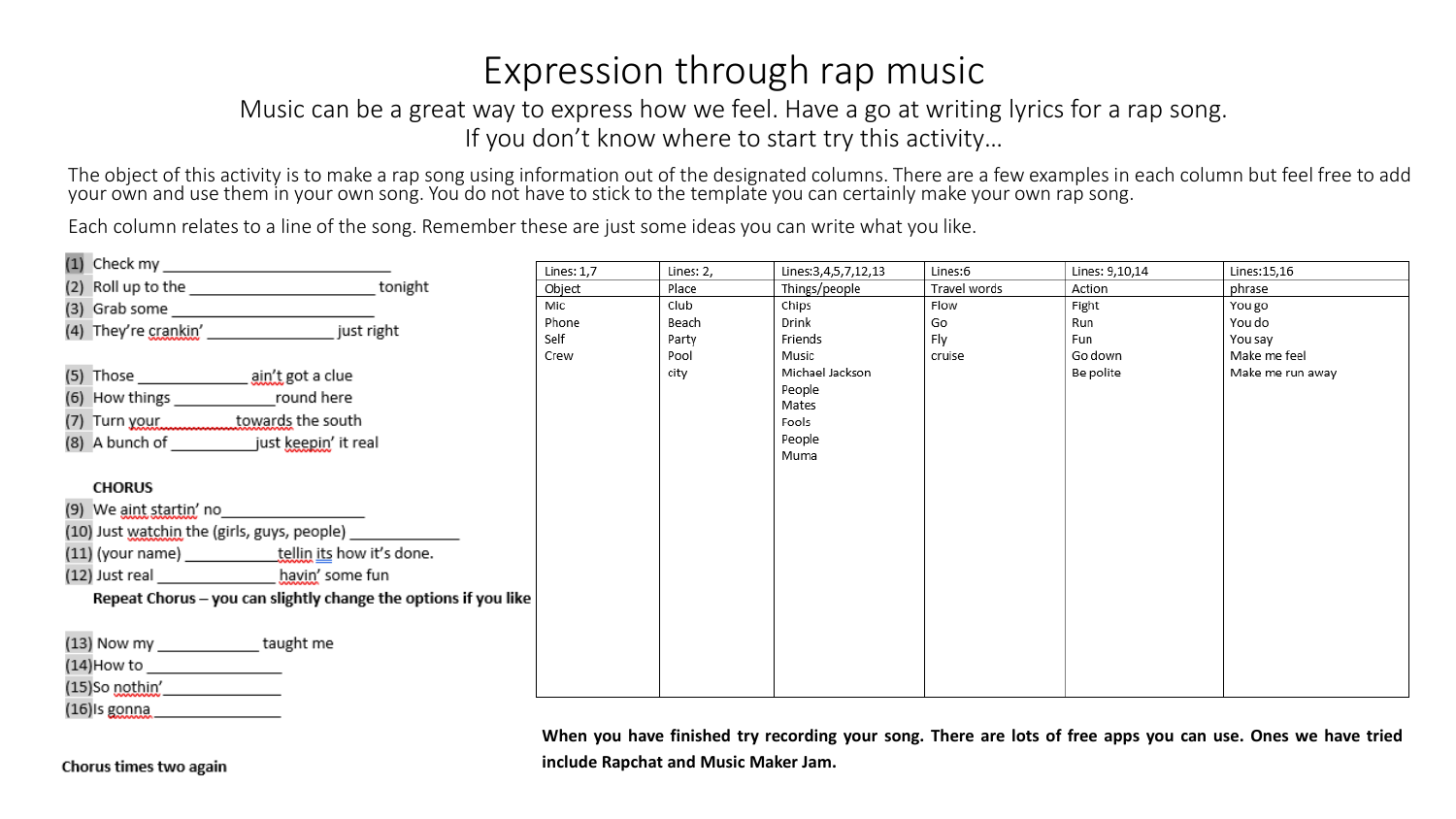# Challenge Week

This week we would like you to challenge yourself to try or do something that you haven't done before or haven't succeeded at. Some examples might be running a new distance, origami, singing a song, telling someone how you feel, trying a food that you previously disliked.

My Challenge is:

Was I able to complete my challenge Y/N How did I do it/ what stopped me?

\_\_\_\_\_\_\_\_\_\_\_\_\_\_\_\_\_\_\_\_\_\_\_\_\_\_\_\_\_\_\_\_\_\_\_\_\_\_\_\_\_\_\_\_\_\_\_\_\_\_\_\_\_\_\_\_\_\_\_\_\_\_\_\_\_\_\_\_\_\_\_\_\_\_\_\_\_\_\_\_\_\_\_\_\_\_\_\_

\_\_\_\_\_\_\_\_\_\_\_\_\_\_\_\_\_\_\_\_\_\_\_\_\_\_\_\_\_\_\_\_\_\_\_\_\_\_\_\_\_\_\_\_\_\_\_\_\_\_\_\_\_\_\_\_\_\_\_\_\_\_\_\_\_\_\_\_\_\_\_\_\_\_\_\_\_\_\_\_\_\_\_\_\_\_\_\_

\_\_\_\_\_\_\_\_\_\_\_\_\_\_\_\_\_\_\_\_\_\_\_\_\_\_\_\_\_\_\_\_\_\_\_\_\_\_\_\_\_\_\_\_\_\_\_\_\_\_\_\_\_\_\_\_\_\_\_\_\_\_\_\_\_\_\_\_\_\_\_\_\_\_\_\_\_\_\_\_\_\_\_\_\_\_\_\_

\_\_\_\_\_\_\_\_\_\_\_\_\_\_\_\_\_\_\_\_\_\_\_\_\_\_\_\_\_\_\_\_\_\_\_\_\_\_\_\_\_\_\_\_\_\_\_\_\_\_\_\_\_\_\_\_\_\_\_\_\_\_\_\_\_\_\_\_\_\_\_\_\_\_\_\_\_\_\_\_\_\_\_\_\_\_\_\_

\_\_\_\_\_\_\_\_\_\_\_\_\_\_\_\_\_\_\_\_\_\_\_\_\_\_\_\_\_\_\_\_\_\_\_\_\_\_\_\_\_\_\_\_\_\_\_\_\_\_\_\_\_\_\_\_\_\_\_\_\_\_\_\_\_\_\_\_\_\_\_\_\_\_\_\_\_\_\_\_\_\_\_\_\_\_\_\_

\_\_\_\_\_\_\_\_\_\_\_\_\_\_\_\_\_\_\_\_\_\_\_\_\_\_\_\_\_\_\_\_\_\_\_\_\_\_\_\_\_\_\_\_\_\_\_\_\_\_\_\_\_\_\_\_\_\_\_\_\_\_\_\_\_\_\_\_\_\_\_\_\_\_\_\_\_\_\_\_\_\_\_\_\_\_\_\_

\_\_\_\_\_\_\_\_\_\_\_\_\_\_\_\_\_\_\_\_\_\_\_\_\_\_\_\_\_\_\_\_\_\_\_\_\_\_\_\_\_\_\_\_\_\_\_\_\_\_\_\_\_\_\_\_\_\_\_\_\_\_\_\_\_\_\_\_\_\_\_\_\_\_\_\_\_\_\_\_\_\_\_\_\_\_\_\_

\_\_\_\_\_\_\_\_\_\_\_\_\_\_\_\_\_\_\_\_\_\_\_\_\_\_\_\_\_\_\_\_\_\_\_\_\_\_\_\_\_\_\_\_\_\_\_\_\_\_\_\_\_\_\_\_\_\_\_\_\_\_\_\_\_\_\_\_\_\_\_\_\_\_\_\_\_\_\_\_\_\_\_\_\_\_\_\_

How did that make me feel?

What will I do different next time?

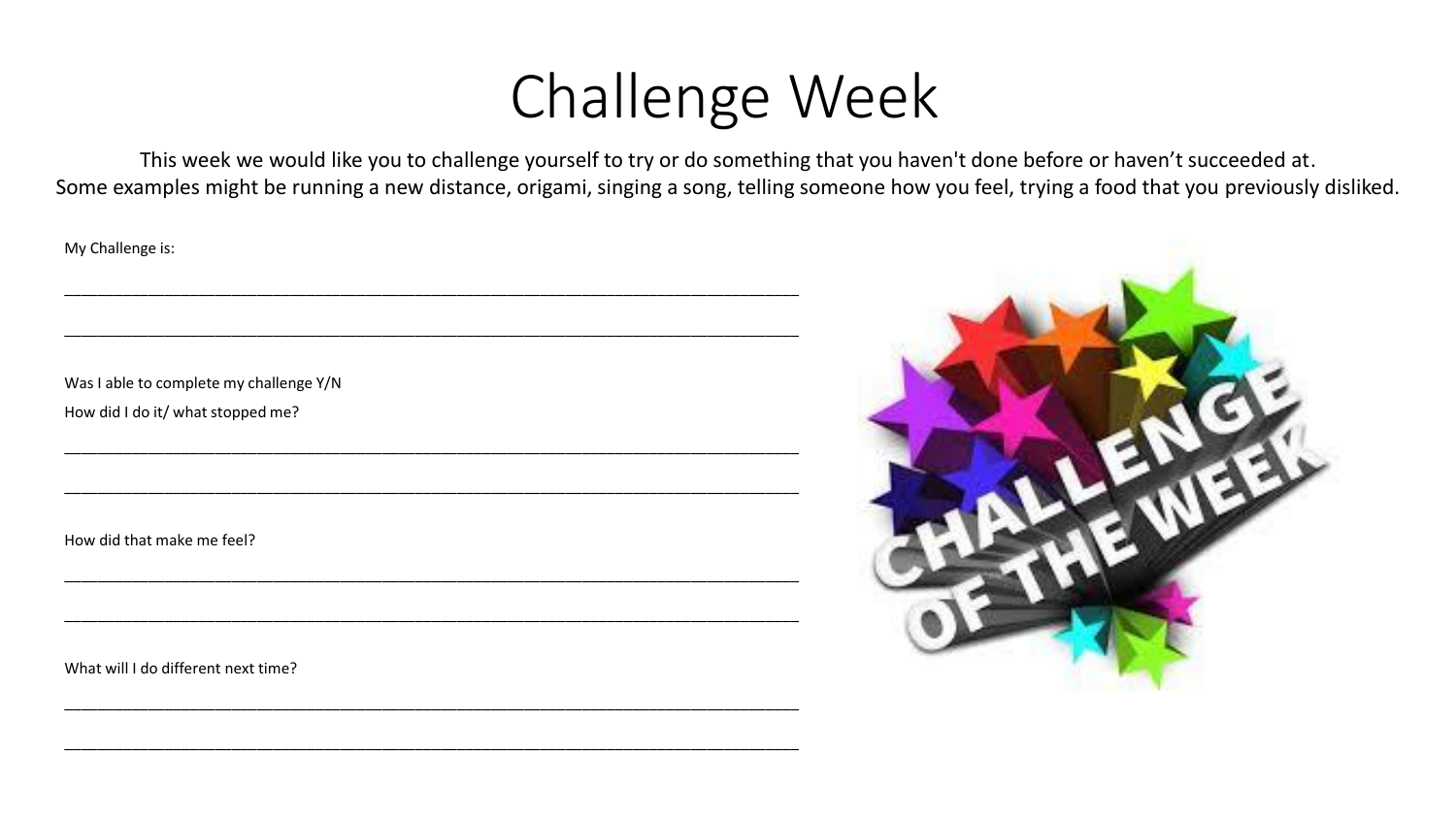### Positive Poetry

This week we encourage you to be creative with your name. On the right side of the page with the letters going downwards. For each letter of your name try to find something positive you can write about yourself. See examples on the left side of the page.

•

•

•

•

•

•

•

### **Examples**

**You Try**

- **T**errific **D**eadly **O**riginal
- **E**xcellent **A**mazing **L**ively
- **R**esourceful **N**ice **I**ntelligent
- **R**esilient **N**oble **V**igilant
- **I**ncredible **Y**outhful **I**lluminating
- 
- 
- 
- 

**A**ctive

- **Positive poetry is a great way to give yourself affirmations in the day. It is also a lovely gift to give someone. Try doing some fancy writing and giving your poetry to someone as a gift.**
- •

•